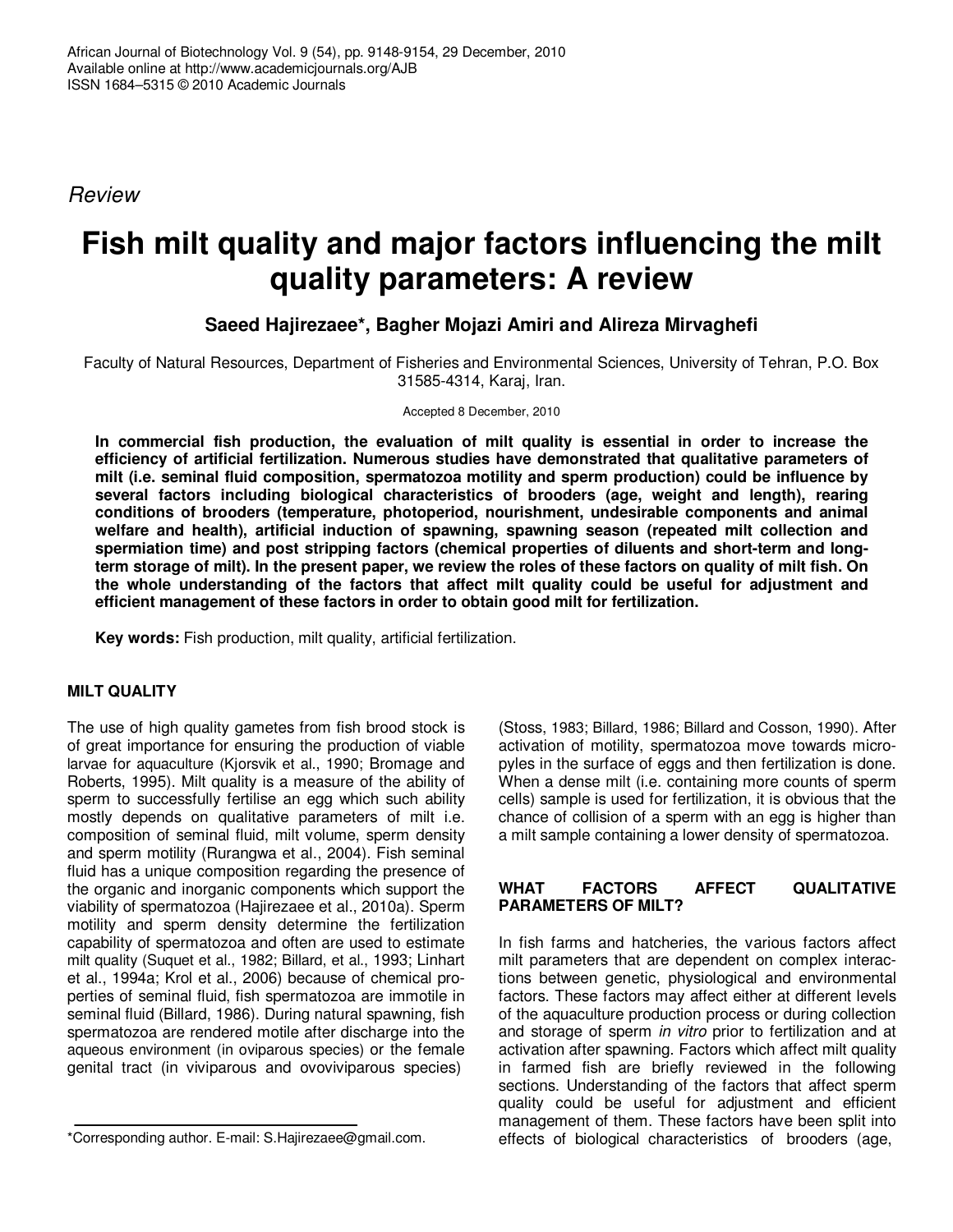weight and length), rearing conditions of brooders (temperature, photoperiod, nourishment, undesirable components and animal welfare and health), artificial induction of spawning, spawning season (repeated milt collection and spermiation time) and post stripping factors (chemical properties of diluents and short-term and longterm storage of milt).

## **Biological characteristics of brooders (age, weight and length)**

The age of brood stock has a significant influence on the sperm quality and may affect the success of storing sperm (Vuthiphandchai and Zohar, 1999). Büyükhatipoglu and Holtz (1984) observed that second-season spawners of rainbow trout produce better quality of milt than firstseason spawners in terms of milt volume and sperm concentration. In captive reared striped Bass (*Morone saxatilis*), 3-year-old fish had higher sperm quality than the 1-or 12-year-old fish, based on higher sperm production and increased sperm longevity during short-term storage. However, the fertilizing capacity of virgin and repeat spawners was comparable in Atlantic cod (*Gadus morhua*) (Trippel and Neilson, 1992). The positive correlations were found between volume of milt and body size (weight and length) in Atlantic salmon (*Salmo salar*) and rainbow trout (Gjerde, 1984).

## **Rearing conditions**

#### *Rearing photoperiod and temperature*

In aquaculture, various light regimes are used in order to accelerate or slow the gonadal development so that fish spawn at a convenient time of the year for the aquaculturist (Nash, 1999). However, the data about the role of photoperiod and temperature on quality of fish milt especially commercial species are rare. Tate and Helfrich (1998) observed the photoperiod-depended changes of milt parameters in the sunshine bass (*Morone chrysops* × *M. saxatilis*) exposed to different light periods (6 to 9 to 12 months). In this regard, duration of milt production was proportional to the cycle length, lasting 38, 42 and 91 days in the 6, 9 and 12-month cycles. In gold fish (*Carassius auratus*) (Iigo and Aida, 1995) and wolffish (*Anarhichas minor*) (Pavlov et al., 1997) photoperiod manipulation had no effect on sperm production.

A few studies have shown that temperature can affect the milt parameters. In a study of Hajirezaee et al. (2010c), it was observed that the sperm motility (percentage and duration) decrease coincident with the decline of water temperature during spawning season, although this decrease was significant only at 2°C (that is end of season). This result was contrary to results on cultured Siberian sturgeon (*Acipenser baeri*) where highest spermatozoa

motilities were obtained at 10°C and the lowest at 17.5°C respectively (Williot et al., 2000). It is likely that optimal temperature range for best sperm motility is tantamount to the water temperature range which spawning occurs in wild.

## *Nourishment of brooders*

Several studies have showed that the quality of sexual materials varies depending on quality of food composition. Labbe et al. (1995) observed that dietary lipids alter the composition but not the fluidity of the sperm plasma membrane of rainbow trout and increase their fertilization capacity. Enrichment of commercial pelleted diet with fish oil significantly increased milt volume, sperm concentration, survival rate of embryos and larvae in Sea bass (*Dicentrarchus labrax*) compared to those fed on a non- enriched diet. In another study, enrichment of diets with polyunsaturated fatty acid (PUFAs) enhanced reproductive efficiency of male sea bass (Astuarino et al., 2001). It was revealed that dietary ascorbic acid (Vitamin C) can protects sperm cells from adverse effects of antioxidants on cell membrane lipids by reducing the risk of lipid peroxidation. As well as, dietary ascorbic acid had important role on male fish fertility of rainbow trout (Ciereszko et al., 1996a; Dabrowski and Ciereszko, 1996). Antinutritional factors can adversely affect milt quality. *In vivo* treatment of male lamprey (*Petromyzon marinus*) with gossypol (a naturally occurring compound in cotton seeds) reduced sperm motility (Rinchard et al., 2000) and *in vitro* assays confirmed it's toxicity to perch spermatozoa (Ciereszko and Dabrowski, 2000).

## *Undesirable components in Water, food and genital materials*

Existence of some materials (such as some steroids and heavy metals) in food and water can affect milt quality. Spermiation was suppressed after 7 months of exposure in 17<sub>8</sub>-estradiol-fed Juvenile black porgy (*Acanthopagrus schlegeli*) (Chang et al., 1995). Genistein (5,7-dihydroxy-3-(4-hydroxyphenyl)chromen-4-one) adversely decreased the sperm motility and concentration in a dose-dependent manner in rainbow trout (Bennetau-Pelissero et al., 2001). Dietary mercury at levels that are found in North American lakes impaired gonadal development in male juvenile wall eye (*Stizostedion vitreum*) (Friedmann et al., 1996). In wild roach (*Rutilus rutilus*), it was revealed that sperm quality changes negatively in relation to sewage effluents (Jobling et al., 2002). In some fish species, contamination of milt by urine during stripping and probably ejaculation is unavoidable due to the close proximity of sperm duct and ureter, or the presence of a single urogenital pore through which both milt and urine are released. Urine stimulates the spontaneous activation of spermatozoa in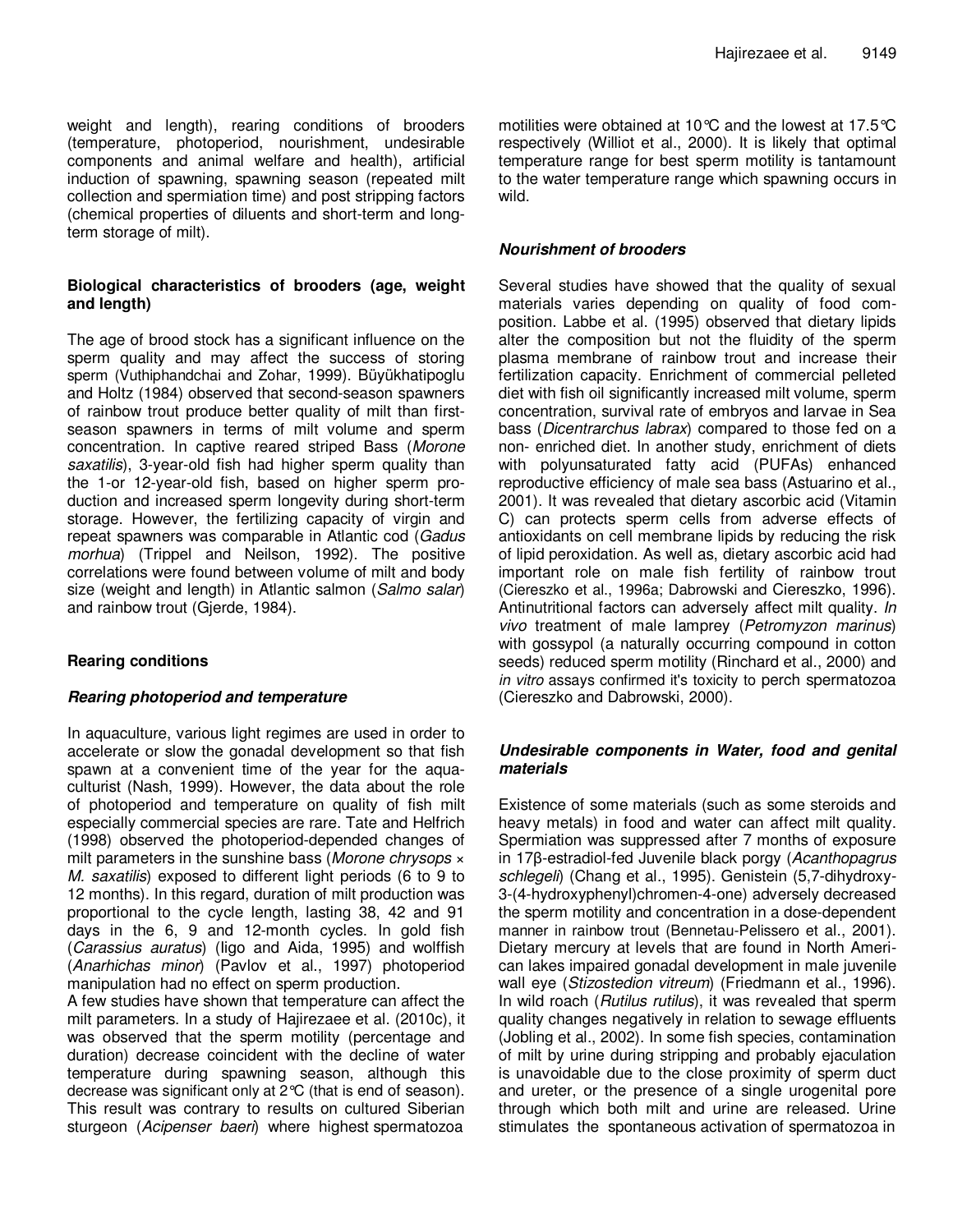seminal fluid before applying activation solution (or diluents) or water (Linhart and Kvasnicka, 1992; Linhart and Billard, 1994b; Billard et al., 1995b; Perchec et al., 1995, 1998; Linhart et al., 1995; Billard, 1998; Dreanno et al., 1998; Linhart et al., 1999). This may make spermatozoa immotile before fertilization can occur if contact with eggs be delayed. In Atlantic salmon, urine contamination increased the variability of the seminal plasma composition and reduced the osmolality as well as the concentration of potassium (Rana, 1995). Contamination of Carp (*Cyprinous carpio*) milt with urine decreased the energetic stores of spermatozoa and motility (Perchec et al., 1995, 1998). Generally, it is suggested that milt quality be assayed before it's usage since the prevention of milt from urine contamination is unavoidable in many times.

## *Animal welfare and health*

Under culture condition, adult fish are exposed to various types of stressors such as confinement, crowding, handling, biopsy, transportation and hormonally induced spawning. Stress has adverse effects on reproduction process ranging from depression of endocrine function to reduction of gamete and larval quality (reviewed in Pankhurst and Van Der Kraak, 1997). In rainbow trout, confinement stress had suppressive effects only on testosterone (T) levels not GtH (Gonadotropin hormone), indicating possible act of stress at the level of GtH signaltransduction (Pankhurst and Van Der Kraak, 2000). Similar results were found in male sockeye salmon (*Oncorhynchus nerka*) where the levels of T and 11- Ketotestosterone decreased in response to confinement stress (Kubokawa et al., 1999). Few studies showed that stress can also affect milt quality. Decreases in seminal fluid osmolality and sperm motility of white bass after transportation to freshwater were attributed to confinement stress (Allyn et al., 2001), although these could be due to the hypotonicity of freshwater environment, possibly causing the hydration and dilution of milt (Morisawa et al. 1979; Hajirezaee et al., 2010c).

In rainbow trout, repeated acute stress during reproductive development prior to spawning significantly decreased sperm density (Campbell et al., 1992). In Persian sturgeon (*Acipenser persicus*), although milt quality (sperm motility and density) decreased during spermiation period in response to repetition of a management stressor (i.e. milt collection), but this decrease might also be in relation to low levels of sex steroids (Hajirezaee and Rafiee, 2010b; Hajirezaee et al., 2011). The males of striped bass produced milt with non-motile sperm under confinement conditions in freshwater (Berlinsky et al., 1997). Since aquaculture involves many procedures that are usually stressful and unavoidable, thus, determination of role of different management stressors on milt quality could be useful for design the good methods in order to minimize the consequences of stress on milt quality.

Appling the anaesthetics are a usual method for reduction of stress-dependent effects. However, it was recognized that these anaesthetics may affect the milt quality when handling the fish. In rainbow trout, the duration of motility decreased as anaesthetic concentration increased (Wagner et al., 2002).

Other factors that may affect the milt quality are diseases of brooders. Infectious pancreatic necrosis (IPN) virus has been reported to attach to sperm cells of rainbow trout (Rodriguez et al., 1993) which could affect sperm quality, although no confirmatory or experimental data is available yet.

## **Artificial induction of spawning**

Hormonal induction of spawning is a good strategy in order to shorthen and synchronizes of gamete maturation in hatcheries. As well as, it is revealed that hormonetherapy can affect milt quality. In European catfish (*Silurus glanis*), both injected carp pituitary extract (CPE) and both implanted GnRHa (Gonadotropin releasing hormone analogue) increased the sperm density, although CPE had more effect (Linhart and Billard, 1994b). Similar results were found when common carp males treated with oral and intraperitoneal administration of salmon gonadotropin hormone-releasing hormone analogue (sGnRHa) and Pimozide (Pim) (Roelants et al., 2000). In yellow tail flounder (*Pleuronectes ferrugineus*), sperm production, milt volume, sperm motility and seminal plasma pH were increased by GnRHa treatment (Clearwater and Crim, 1998). Increased milt volume and prolonged spermiation were also observed in seabass (*Dicentrarchus labrax*) administered GnRHa (Sorbera et al., 1996). GnRHa-microspheres increased significantly sperm production in Atlantic salmon, S. salar and stripped bass *(Morone Saxatilis*) (Mylonas et al., 1995).

## **Seasonal variations of milt quality**

Several studies have focused on seasonal aspects of milt quality (Büyükhatipoglu and Holtz, 1984; Kruger et al., 1984; Piironen, 1985; Munkittrick and Moccia, 1987; Hajirezaee et al., 2010c) and suggested the characteristics which can influence milt quality. The values of milt volume, sperm density and spermatocrit declined in Atlantic salmon (Aas et al., 1991) and caspian brown trout (*Salmo trutta caspius*) (Hajirezaee et al., 2010c) over the course of spawning season, although these parameters increased in landlocked salmon (*Salmo salar* M. sebago girard) (Piironen, 1985) and rainbow trout (Sanchez-Rodriguez et al., 1978) during spawning season. In addition to these parameters, the concentration of some chemical components of seminal fluid (including:  $Ca^{2+}$ , Mg<sup>2+</sup>, K<sup>+</sup>, Na<sup>+</sup>, Cl - and total protein) decreased also in caspian brown trout (Hajirezaee et al., 2010c). In most fish species a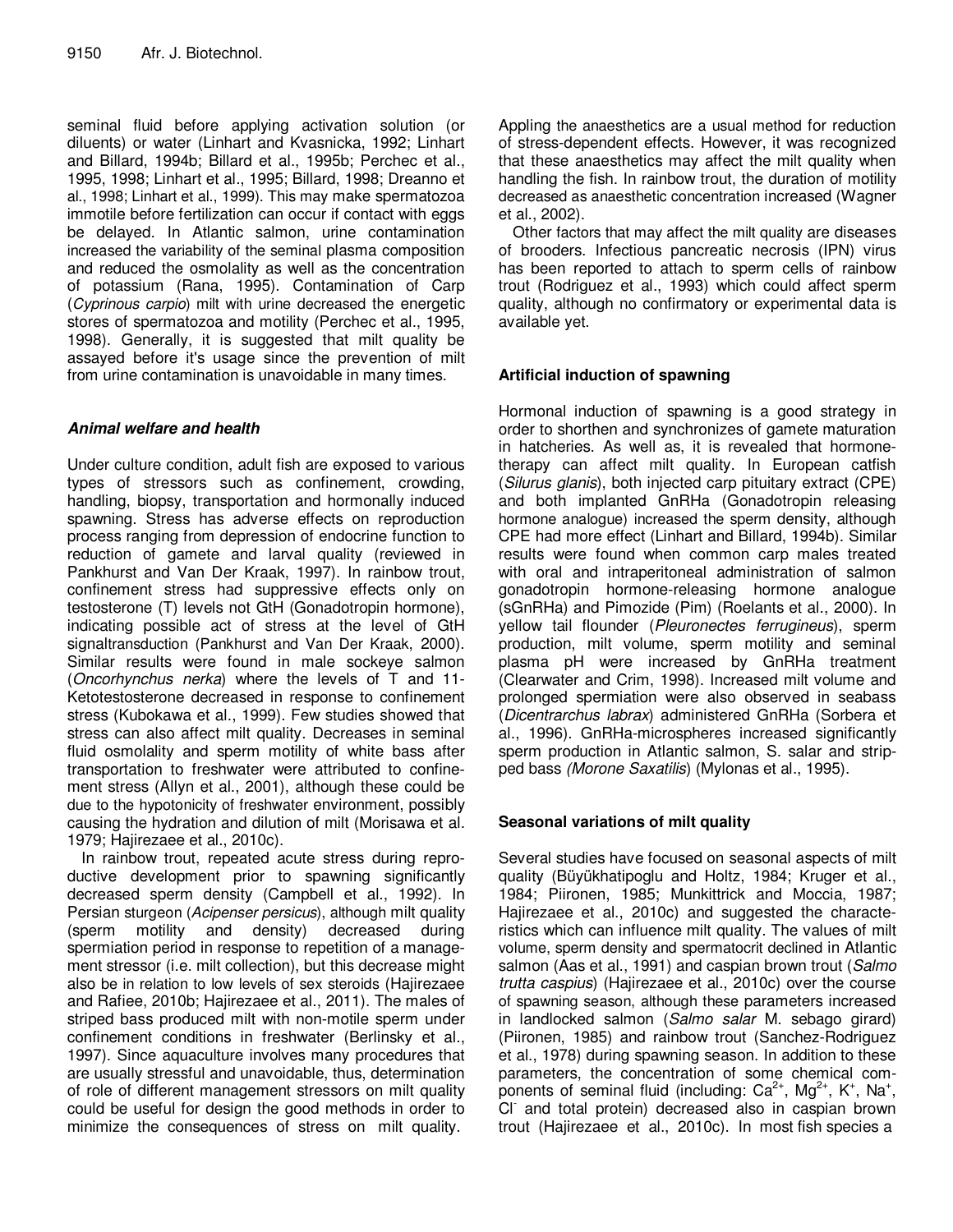decline in milt quality throughout the spawning season has been reported (Legendre and Billard, 1980; Piironen, 1985; Munkittrick and Moccia, 1987; Aas et al., 1991) due to ageing of spermatozoa (Rana 1995; Suquet et al., 1998; babiak et al., 2006). As a consequence of ageing, several sperm features may be modified, including cell morphology (Billard, 1984; Suquet et al., 1998), composition of seminal fluid (Aas et al., 1991), spermatozoa concentration (Büyükhatipoglu and Holtz, 1984; Zuromska, 1981), percentage and duration of sperm motility (Billard et al., 1977; Benau and Terner, 1980; Montalembert et al., 1980; Büyükhatipoglu and Holtz, 1984; Methven and Crim, 1991; Slominska and Gluchowska, 1994; Suquet et al., 1998).

In another study, it was revealed that milt quality of Caspian brown trout can make changes based on spermiation time (Hajirezaee et al., 2010d). In this regard, the percentage of motile spermatozoa, duration of motility, sperm density, milt osmolality and also the concentrations of Na<sup>+</sup>, Cl , K<sup>+</sup>, Ca<sup>2+</sup>, Mg<sup>2+</sup> and total protein content in seminal fluid were significantly higher in mid-mature males compared to pre-mature and late-mature individuals.

## **Post stripping factors**

## *Properties of activator solution or diluent*

For fertilization, it is essential that fish spermatozoa become active in water or a diluent (so called activator solution). Numerous studies have showed that the chemical properties of activators can affect the milt quality. These conditions depolarize the cell membrane, they may affect the capacity of sperm tails for flagellar motility and may stimulate this motility (Morisawa and Suzuki, 1980; Morisawa et al., 1983). In salmonids, it is well recognized that sperm motility is inhibited after dilution with solutions containing high potassium concentrations. (Scheuring, 1925; Kusa, 1950; Morisawa et al., 1983; Billard et al., 1987; Tanimoto et al., 1994) which this condition could be reversed with adding of  $Na^+$ , Ca<sup>2+</sup> and Mg<sup>2+</sup> to diluent (Scheuring, 1925; Baynes et al. 1981; Billard et al. 1987). These results suggest that spermatozoa should be active in a diluent with low K + concentration at the time of fertilization in salmonids. In cyprinids, it is revealed that sperm motility is regulated more by osmolality than  $K^*$  ion and K<sup>+</sup> regulates merely the induced motility by hypoosmotic medium (Krasznai et al., 1995, 2000). In fact, carp spermatozoa are less K<sup>+</sup> sensitive than those of trout. Hypoosmotic shock results in hyperpolarization of the cell membrane (Krasznai et al., 1995), which reactivates the Ca<sup>2+</sup> channels. For this event, existence of external Ca<sup>2+</sup> in diluent is crucial (Krasznai et al., 2000).

In conclusion, the high osmolality of diluent and absence of Ca $^{2+}$  can suppress the carp spermatozoa at the time of fertilization. Similar to salmonids, the sperm motility is inhibited by K + concentrations of diluent in sturgeons

(Acipenseridae) and paddlefish (Polyodontidae) (Gallis et al., 1991; Cosson and Linhart, 1996; Toth et al., 1997), although inhibitory levels of  $K^+$  ion varies depending on species. For example, Paddlefish spermatozoa are sensitive to very low K<sup>+</sup> concentrations (Cosson and Linhart, 1996). Inhibitory effects of Na<sup>+</sup> on sturgeon motility may be in high concentrations. For example, the concentrations more than 10 and 25 mM in lake sturgeon (*Acipenser fulvescens*) (Toth et al. 1997) and Persian sturgeon (*Acipenser persicus*) (Alavi et al., 2004) respectively. In contrast to Cyprinidae and Salmonidae, the literature on the effect of ions on sperm motility in marine fishes is fairly rare and species-specific. In tilapia (Linhart et al. 1999) and herring (Vines et al. 2002), existence of extracellular  $Ca^{2+}$  is necessary for initiation of motility.

In addition to ions, other factors such as temperature and pH of diluent can affect milt quality. In the sperm of salmonid and cyprinid fish, temperature affects the sperm beat frequency (Cosson et al., 1985). In trout, higher temperature increased the beat frequency and decreased the duration of forward movement (Billard and Cosson, 1992) while the lower temperature that trout experience during natural spawning (4 to 10°C) increases the duration of sperm movement (Van Look, 2001). In African catfish, low temperature (4°C) also prolonged motility and viability of spermatozoa compared to the culture temperature (25°C) (Mansour et al., 2002). In salmonids, alkaline conditions, (i.e. pH similar to or greater than seminal fluid) apparently enhance the percentage of motile cells and the fertilizing ability of spermatozoa (Billard et al., 1974; Billard, 1981).

On the whole, knowledge about the effects of the above factors (ions, pH and Temperature) on milt quality may be useful for adjustment of suitable diluents so that good sperm motility be obtained at the time of fertilization.

#### *Effects of Short-term and long-term storage of milt*

The storage of sexual materials aimed at increasing post spawning gamete longevity, may improve hatchery management, minimize problems resulting from inbreeding and provide synchronous brooder maturation (Bromage and Roberts, 1995). Nevertheless, the milt quality can change after a storage period. In short-term storage, a low storage temperature (4°C) is suitable, although anaerobic conditions and associated microbial contaminations may reduce sperm motility and viability. In Channel catfish, after 10 days successful storage at 4°C, the sperm quality decreased due to the increasing load of bacterial infection and subsequently the production of extracellular enzymes and consumption of oxygen (Jenkins and Tiersch, 1997). In non-sterile solution, the motility was completely lost after 3 days. This reveals that antibiotics (e.g. gentamicin and ampicillin) in a suitable dosage can lengthen storage time of refrigerated spermatozoa by preventing the sperm cells from bacterial infection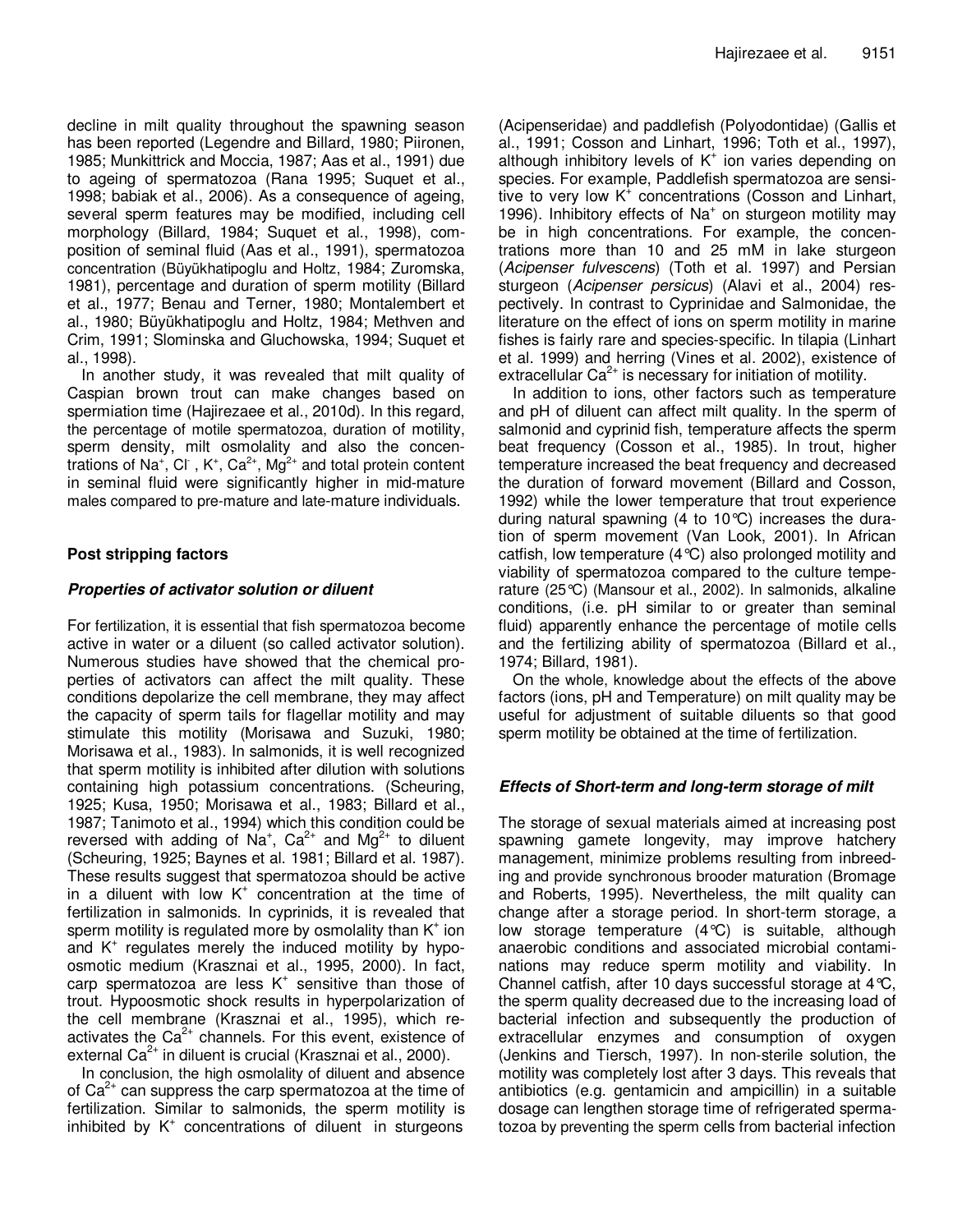At now, Fish sperm is routinely held frozen in liquid nitrogen for long periods (McAndrew et al., 1993). Mostly, three factors including freezing and thawing rates and chemical composition of cryoprotectants and extenders determine the quality of cryopreserved sperm. In this regard, numerous data is available, thus, it is suggested that readers referred to recent reviews for further details (Leung and Jamieson, 1991; McAndrew et al., 1993; Tiersch and Mazik, 2000).

## **ACKNOWLEDGMENT**

The authors express their sincere appreciation to the people who gave their time, advice, and support to this study.

#### **REFERENCES**

- Aas GH, Refstie T, Gjerde B (1991). Evaluation of milt quality of Atlantic salmon. Aquaculture, 95: 125-132.
- Alavi SMH, Cosson J, Karami M, Abdoulhay H, Mojazi Amiri B (2004). Chemical Composition and osmolality of seminal plasma of *Acipenser persicus*; their Physiological relationship with sperm motility. Aquacult. Res. 35: 1238 43.
- Allyn ML, Sheehan RJ, Kohler CC (2001). The effects of capture and transportation stress on white bass semen osmolarity and their alleviation via sodium chloride. Trans. Am. Fish. Soc. 130: 706-711.
- Astuarino JF, Sorbera LA, Carrillo M, Zanuy S, Ramos J, Navarro JC, Bromage N (2001). Reproductive performance in male European seabass (*Dicentrarchus labrax, L.*) fed two PUFA-enriched experimental diets: a comparison with males fed a wet diet. Aquaculture, 194: 173-190.
- Babiak I (2006). Quantitative characteristics of Atlantic halibut, *Hippoglossus hippoglossus* L., semen throughout the reproductive season. Theriogenology, 65: 1587-1604.
- Baynes SM, Scott AP, Dawson AP (1981). Rainbow trout, Salmo gairdneri, spermatozo a: effects of cations and pH on motility. J. Fish Biol. 19: 259-267.
- Benau D, Terner C (1980). Initiation, prolongation, and reactivation of the motility of salmonid spermatozoa. Gamete Res. 3: 247-257.
- Bennetau-Pelissero C, Breton B, Bennetau B, Corraze G, LeMenn F, Davail-Cuisset B, Helou C, Kaushik SJ (2001) Effect of genisteinenriched diets on the endocrine process of gametogenesis and on reproduction efficiency of the rainbowtrout *Oncorhynchus mykiss*. Gen. Comp. Endocrinol. 121: 173-187.
- Berlinsky DL, William K, Hodson RG, Sullivan CV (1997). Hormone induced spawning of summer flounder *Paralichthys dentatus*. J. World Aquac. Soc. 28: 79-86.
- Billard R (1981). Short-term preservation of sperm under oxygen atmosphere in Rainbow trout, Salmo gairdneri. Aquaculture. 23: 287- 293.
- Billard R (1984). La conservation des game`tes et l'inse´mination artificielle chez le bar et la daurade. In: Barnabe G, Billard R, Eds. L'Aquaculture du Bar et des Sparide´s. Paris: INRA; pp. 95-116.
- Billard R (1986) Spermatogenesis and spermatology of some teleost fish species. Reprod. Nutr. Dev. 2: 877-920.
- Billard R (1998). Initiation of carp spermatozoa motility and early ATP reduction after milt contamination by urine. Aquaculture, pp. 317-328.
- Billard R, Cosson G, Perchec G, Linhart O (1995b) Biology of sperm and artificial reproduction in carp. Aquaculture. 129: 95-112.
- Billard R, Cosson J, Crime L (1993). Motility of fresh and aged halibut sperm. Aquat. Living Resour. 6: 67-75.
- Billard R, Cosson MP (1990). The energetics of fish sperm motility. In: Gagnon C, ed. Controls of sperm motility, biological and clinical aspects. Boca Raton, Florida: CRC Press; 153-173.
- Billard R, Cosson MP (1992). Some problems related to the assessment of sperm motility in freshwater fish. J. Exp. Zool. 261:

122-131.

- Billard R, Cosson MP, Christen R (1987). Some recent data on the biology on trout spermatozoa. Proceedings of the third international symposium on reproductive physiology of fish, StJohn's, New foundland; pp. 187-190.
- Billard R, Dupont J, Barnabe´ G (1977). Diminution de la motilite´ et de la dure´e de conservation du sperme de *Dicentrarchus labrax* L. (Poisson, teleoste´en) pendant la pe´riode de spermiation. Aquaculture, 11: 363-367.
- Billard R, Petit J, Jalabert B, Szollosi D (1974). Artificial insemination in trout using a sperm diluent. In: Blaxter OHS, ed. Symposiumon the early lifehistory of fish. Berlin: Springer; pp. 715-723.
- Bromage NR, Roberts RJ (1995a). Preservation of gametes. broodstock Management and Egg and Larval Quality, Oxford: Blackwell; 53-75.
- Bromage NR, Roberts RJ (1995b). Broodstock Management and Egg and Larval Quality. Oxford: Blackwell Science Ltd, p. 424.
- Büyükhatipoglu S, Holtz W (1984). Sperm output in rainbow trout *(Salmo gairdneri)* effect of age, timing and frequency of stripping and presence of females. Aquaculture, 37: 63-71.
- Campbell PM, Pottinger TG, Sumpter JP (1992). Stress reduces the quality of gametes produced by rainbow trout. Biol. Reprod. 47: 1140- 1150.
- Chang CF, Lau EL, Lin BY (1995). Stimulation of spermatogenesis or of sex reversal according to the dose of exogenous estradiol-17 $\beta$ injuvenile males of protandrous black porgy, *Acanthopagrus schlegeli*. Gen. Comp. Endocrinol. 100: 355-367.
- Ciereszko A, Dabrowski K (2000) *In vitro* effect of gossypolacetate on yellow perch (*Perca flavescens*) spermatozoa. Aquat. Toxicol. 49: 181-187.
- Ciereszko A, Liu L, Dabrowski K (1996a). Effects of season and dietary ascorbic acid on some biochemical Characteristics of rainbow trout (Oncorhynchus mykiss) semen. Fish Physiol. Biochem. 15: 1-10.
- Clearwater SJ, Crim LW (1998) Gonadotropin releasing hormoneanalogue treatment increases sperm motility, seminal plasma pH and sperm production in yellow tail flounder *Pleuronectes ferrugineus*. Fish Physiol. Biochem. 19: 349-357.
- Cosson J, Linhart O (1996). Paddlefish, *Polyodon spathula*, spermatozoa: Effects of Potassium and pH on motility. Folia Zool. 45: 361-370.
- Cosson MP, Billard R, Gatti JL, Christen R (1985) Rapid and qualitative assessment of trout sperm motility using stroboscopy. Aquaculture, 46: 71-75.
- Dabrowski K, Ciereszko A (1996). Ascorbic acid protects against male infertility in teleost fish. Experientia 52: 97-100.
- Dreanno C, Suquet M, Desbruyeres E, Cosson J, Delliou H, Billard R (1998). Effect of urine on semen quality in turbot (Psetta maxima). Aquaculture, 169: 247-262.
- Friedmann AS, Watzin MC, Brinck-Johnsen T, Leiter JC (1996). Low levels of dietary methyl mercury Inhibit growth and gonadal development in juvenile wall eye (Stizostedion vitreum). Aquat. Toxicol. 35: 265-278.
- Gallis JL, Fedrigo E, Jatteau P, Bonpunt E, Billard R (1991). Siberian sturgeon spermatozoa: effects of dilution, pH, osmotic pressure, sodium and potassium ion sonmotility.In: Williot P,ed. *Acipenser Bordeaux*. Cemagref; pp. 143-151.
- Gjerde B (1984) Variation in semen production of farmed Atlantic salmon and rainbow trout. Aquaculture, 40: 109-114.
- Hajirezaee S, Mojazi Amiri B, Mirvaghefi AR (2010b). Relationships between the Chemical Properties of Seminal Fluid and the Sperm Motility Characteristics of Caspian Brown Trout, *Salmo Trutta Caspius* (A Critically Endangered Salmonid Fish). Res. J. Fish. Hydrobiol. 5: 27-31.
- Hajirezaee S, Mojazi Amiri B, Mirvaghefi AR (2010c). Changes in sperm production, sperm motility, and composition of seminal fluid in Caspian brown trout, *Salmo trutta caspius*, over the course of a spawning season. J. Appl. Aquacul. 22: 157-170.
- Hajirezaee S, Mojazi Amiri, Mirvaghefi AR, Sheikh Ahmadi A (2010d) Evaluation of semen quality of endangered Caspian brown trout (*Salmo trutta caspius*) in different times of spermiation during a spawning season. Czech J. Anim. Sci. 55(10): 445-455.
- Hajirezaee S, Rafiee GR (2010a). Stress responses of Persian sturgeon, *Acipenser persicus* to repetition of a management stressor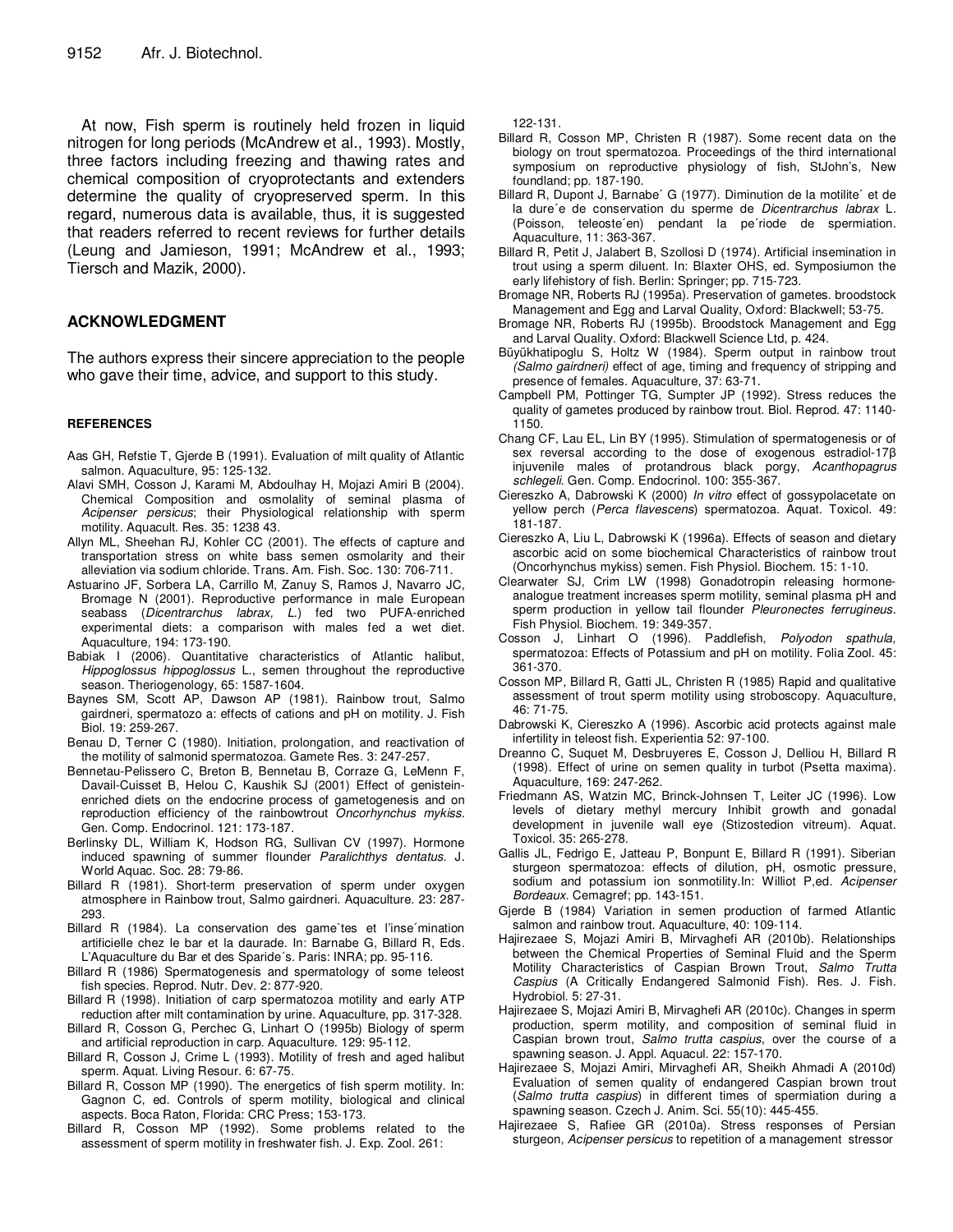(handstripping of milt). J. Appl. Biol. Sci. 4: 9-12.

- Hajirezaee S, Rafiee GR, Hushangi R (2011). Comparative analysis of milt quality and steroid levels in blood and seminal fluid of Persian sturgeon males, *Acipenser persicus* during final maturation induced by hormonal treatment. Biologia. 66(1): 160-169.
- Iigo M, Aida K (1995). Effects of season, temperature and photoperiod on plasma melatonin rhythms in the Gold fish (Carassius auratus). J. Pineal Res. 18: 62-68.
- Jenkins JA, Tiersch TR (1997). A preliminary bacteriological study of refrigerated channel catfish sperm. J. World. Aquac. Soc. 28: 282- 288.
- Jobling S, Coey S, Whitmore JG, Kime DE, VanLook KJW, McAllister BG, Beresford N, Henshaw AC, Brighty G, Tyler CR, Sumpter JP (2002). Wild intersex roach (Rutilus rutilus) have reduced fertility. Biol. Reprod. 67: 515-524.
- Kjorsvik E, Mangor-Jensen A, Holmefjord I (1990). Egg quality in fishes. In: Blaxter JHS, Southward AJ, eds. Adv. Mar. Biol. 26: 71-113.
- Krasznai Z, Marian T, Balkay L, Gasper RJ, Tron L (1995). Potassium channels regulate hypoosmotic shock induced motility of Common Carp, Cyprinus carpio, sperm. Aquaculture, 129: 123-128.
- Krasznai Z, Marian T, Izumi H, Damjanovich S, Balkay L, Tron L, et al., (2000). Membrane hyperpolarization removes inactivation of Ca channels leading to Ca influx and initiation of sperm motility in the common carp. Biophysics, 97: 2052-2067.
- Krol J, Glogowski J, Demska-Zakes K, Hliwa P (2006). Quality of semen and histological analysis of testes in Eurasian perch *Perca luviatilis L*. during a spawning period. Czech J. Anim. Sci. 51: 220-226.
- Kruger JC, Smit DeW, Van GL, Vuren JHJ, Ferreira JT (1984). Some chemical and physical characteristics of the semen of *Cyprinus carpio* L. and *Oreochromis mossambicus*. J. Fish Biol. 24: 263-272.
- Kubokawa K, Watanabe T, Yoshioka M, Iwata M (1999). Effects of acute stress on plasma cortisol, sex steroid hormone and glucose levels in male and female sockeye salmon during the breedingseason. Aquaculture, 172: 335-349.
- Kusa M (1950). Physiological analysis of fertilization in the egg of the salmon, Onchorynchus keta. I. Why are the eggs not fertilized in isotonic Ringer solution. Annot. Zool. Jpn. 24: 22-28.
- Labbe C, Maisse G, Muller K, Zachowski A, Kaushik S, Loir M (1995). Thermal acclimation and dietary lipids alter the composition, but not fluidity, of trout sperm plasma membrane. Lipids, 30: 23-33.
- Legendre M, Billard R (1980). Cryopreservation of rainbow trout sperm by deep-freezing. Reprod. Nutr. Dév. 20: 1859-1868.
- Leung LKP, Jamieson BGM (1991). Live preservation of fish gametes. In: Jamieson BGM. Ed. Fish Evolution and Systematics: Evidence from Spermatozoa. Cambridge: Univ. Press, Cambridg; pp. 245-295.
- Linhart O, Billard R (1994b). Spermiation and sperm quality of European catfish (Silurus glanis) after implantation of GnRH analogs and injection of carp pituitary extract. J. Appl. Ichthyol. 10: 182-188.
- Linhart O, Billard R, Proteau JP (1994a). Cryopreservation of European catfish (*Silurus glanis L*.) spermatozoa. Aquaculture, 115: 340-359.
- Linhart O, Kvasnicka P (1992). Artificial insemination of tench (Tinca tinca L.). Aquac. Fish. Manage. 23: 125-130.
- Linhart O, Mims SD, Shelton WL (1995). Motility of spermatozoa from shovelnose sturgeon and paddlefish. J. Fish Biol. 47: 902-909.
- Linhart O, Walford J, Sivaloganathan B, Lam TJ (1999). Effects of osmolality and ions on the motility of Stripped and testicular sperm of freshwater- and seawater-acclimated tilapia, Oreochromis mossambicus. J. Fish Biol. 55: 1344-1358.
- Mansour N, Lahnsteiner F, Patzner RA (2002). The spermatozoon of the African catfish: fine structure, motility,viability and its behaviour in seminal vesicle secretion. J. Fish. Biol. 60: 545-560.
- McAndrew BJ, Rana KJ, Penman DJ (1993). Conservation and preservation of genetic variation in Aquatic organisms. In: Muir JR, Roberts RJ, eds. Recent Advances in Aquaculture, pp. 297-336.
- Methven DA, Crim LW (1991). Seasonal changes in spermatocrit, plasma sex steroids, and motility of sperm from Atlantic halibut (*Hippoglossus hippoglossus*). In: Scott AP, Sumpter JP, Kime DE, Rolfe MS, eds. Proceedings of the Fourth International Symposium on Reproductive Physiology of Fish. Sheffield: Fish Symp. p. 170.
- Montalembert Gde, Marcel J, Billard R (1980). La spermiation chez le brochet. l'Evolution de la quantite´ de sperme re´colte´ au cours de la saison de reproduction. *Bulletin Franc¸ais de Pisciculture*, 276: 90-

103.

- Morisawa M, Hirano T, Suzuki K (1979). Changes in blood and seminal plasma composition of the mature salmon (*Oncorhynchus keta*) during adaptation to freshwater. Comparative Biochemistry and Physiology. 64: 325-329.
- Morisawa M, Suzuki K (1980). Osmolality and potassium ions: their roles in initiation of sperm motility in teleosts. Science, 210: 1145- 1147.
- Morisawa M, Suzuki K, Shimizu H, Morisawa S, Yasuda K (1983). Effect of osmolality and potassium on motility of spermatozoa from freshwater cyprinid fishes. J. Exp. Zool. 107: 95-103.
- Munkittrick K, Moccia D (1987). Seasonal changes in the quality of rainbow trout (*Salmo gairdneri*) semen: effect of delay in stripping on spermatocrit, motility, volume and seminal plasma constituents. Aquaculture, 64: 147-156.
- Mylonas CC, Tabata Y, Langer R, Zohar Y (1995). Preparation and evaluation of polyanhydride microspheres containing gonadotropinreleasing hormone (GnRH),for inducing ovulation and spermiation in fish. J. Control. Release, 35: 23-34.
- Nash JP (1999). Seasonal reproduction in fish. In: Knobil E, Neill JD eds. Encyclopaedia of Reproduction. NewYork: Academic Press; pp. 329-340.
- Pankhurst NW, Van Der Kraak G (1997). Effects of stress on reproduction and growth of fish. In: Iwama GK, Pickering AD, Sumpter JP, Schreck CB, eds. fish stress and Health in aquaculture. Society for experimental Biology Seminar Series. Cambridge: Cambridge Univ. Press; pp. 73-93.
- Pankhurst NW, Van Der Kraak G (2000). Evidence that acute stress inhibits ovarian steroidogenesis in rainbow trout in vivo, through the action of cortisol. Gen. Comp. Endocrinol. 117: 225-237.
- Pavlov DA, Knudsen P, Emelyanova NG, Moksness E (1997). Spermatozo aultrastructure and sperm production in wolffish (Anarhichas lupus), a species with internal fertilisation. Aquat. Living Resour. 10: 187-194.
- Perchec G, Cosson J, Andre F, Billard R (1995). Degradation of the quality of carp sperm by urine contamination during stripping. Aquaculture, 129:135-136.
- Perchec G, Paxion C, Cosson J, Jeulin C, Fierville F, Billard R (1998). Initiation of carp spermatozoa motility and early ATP reduction after milt contamination by urine. Aquaculture, 160: 317-328.
- Piironen J (1985). Variation in the properties of milt from the Finnish landlocked salmon (*Salmo salar m. sebago Girard*) during a spawning season, Aquaculture. 48: 337-350.
- Rana K (1995) Preservation of gametes. In: Bromage NR, Roberts RJ. Eds. Broodstock Management and Egg and Larval Quality. Oxford:Blackwell; pp. 53-75.
- Rinchard J, Ciereszko A, Dabrowski K, Ottobre J (2000). Effects of gossypol on sperm viability and plasma Sex steroid hormones in male sea lamprey, *Petromyzon marinus*. Toxicol. Lett. 111: 189-198.
- Rodriguez SJS, Prierto SIP, Minondo MPV (1993). Flow cytometric analyses of infectious pancreatic necrosis virus attachment to fish sperm. Dis. Aquat. Org. 15: 153-156.
- Roelants I, Mikolajczyk T, Epler P, Ollevier F, Chyb J, Breton B (2000). Induction of spermiation in common carp after enhanced intestinal uptake of sGnRH-A and Pimozide. J. Fish. Biol. 56: 1398-1407.
- Rurangwa E, Kime DE, Ollevier F, Nash JP (2004). The measurement of sperm motility and factors affecting sperm quality in cultured fish. Aquaculture, 234: 1-28.
- Sanchez-Rodriguez M, Escaffre AM, Marlot S, Reinaud P (1978). The spermiation period in the rainbowtrout\_*Salmo gairdneri*.. Plasma gonadotropin and androgen levels, sperm production and biochemicalchanges in the seminal fluid. Ann. Biol. Anim. Biochim. Biophys. 18: 943-948.
- Scheuring L (1925). Biologische und physiologische untersuchungen am Forellensperma. Arch. Hydrobiol. 4: 187-318.
- Slominska I, Gluchowska E (1994) Quality parameters of common carp eggs and milt. In: Muir J, Sevila F, eds*.* Measures For Success European Aquaculture Society Special Publication. pp. 168-169.
- Sorbera LA, Mylonas CC, Zanuy S, Carrillo Zohar M (1996). Sustained administration of GnRHa increases milt volume without altering sperm counts in the sea bass. J. Exp. Zool. 276: 361-368.
- Stoss J (1983). Fish gamete preservation and spermatozoan